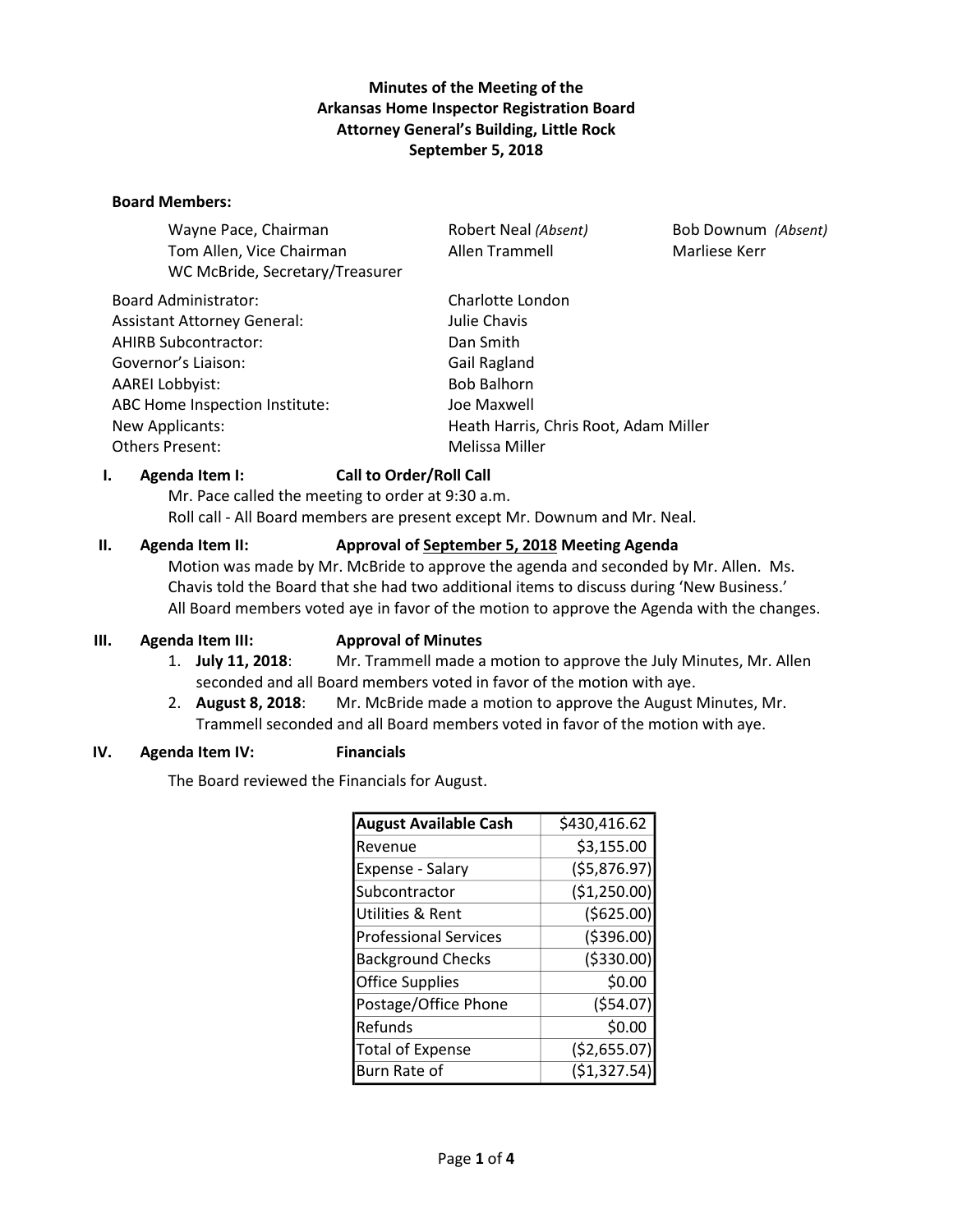Mr. McBride made a motion to approve the August Financials. Mr. Trammell seconded and all Board members voted in favor of the motion with aye.

# **V. Agenda Item V: Review of New Applicants / Registration Renewals**

The Board reviewed eight (8) new applicants.

- 1. Jeff Daniel
- 2. Dillon Erwin
- 3. Heath Harris
- 4. Manny Lamaestra
- 5. Adam Miller
- 6. Michael McCartan
- 7. Christopher Root
- 8. Courtney Sellers

**Applicants #1, 2, 3 and 4**: Mr. Trammell made a motion to approve the first four (4) applicants, Mr. McBride seconded and all Board members voted aye in favor of approving the applications of Mr. Daniel, Mr. Erwin, Mr. Harris and Mr. Lamaestra.

**Applicant #5**: Mr. Miller's application had been previously denied and was now being reconsidered for licensing after additional documents were submitted. Mr. Pace asked Mr. Miller about the additional training documents. Mr. Miller explained that he had completed additional training onsite during live home inspections. Mr. Allen asked him if his liability insurance was in force while he was training. Mr. Miller said that it was current. Mr. McBride said that he thinks Mr. Miller has completed the training for Arkansas except that his 90 hours were not entirely in a classroom. Mr. Allen said the training that Mr. Miller had in Louisiana is more than what Arkansas requires. Mr. Allen made a motion to approve Mr. Miller's application for licensing, Mr. Trammell seconded and Board members approved with a waiver of the Arkansas pre-registration requirements. Mr. McBride amended his motion to include Mr. Miller providing five (5) home inspection reports to the Board within the next twelve (12) months. All Board members then voted in favor of licensing Mr. Miller with aye.

**Applicant #6**: Mr. McBride made a motion to approve Mr. McCartan, Mr. Trammell seconded and all Board members voted in favor of the motion to approve with aye.

**Applicant #7**: Mr. McBride made a motion to approve Mr. Root, Ms. Kerr seconded and all Board members voted in favor of the motion to approve with aye.

**Applicant #8**: Mr. McBride made a motion to approve Mr. Sellers and Ms. Kerr seconded. Mr. McBride questioned the wording on Mr. Sellers liability insurance. Mr. Harris, a former insurance adjuster, explained that the wording was not unusual for general liability policies. The Board members then voted aye in favor of the motion to approve.

# **VI. Agenda Item VI: Status of Complaints**

# **1. OLD COMPLAINTS**

a. **Justin Hall** – Ms. Chavis said Mr. Hall had contacted her to request that the Board waive all of their pre-registration requirements and accept his college education and 17 years of engineering experience. Mr. Allen made a motion that Mr. Hall's request would be considered once he has met all of the education requirements that every other licensed home inspector has met. Mr. McBride seconded and all Board members voted aye in favor of the motion.

Mr. Neal was absent from the meeting, so no other complaints were discussed.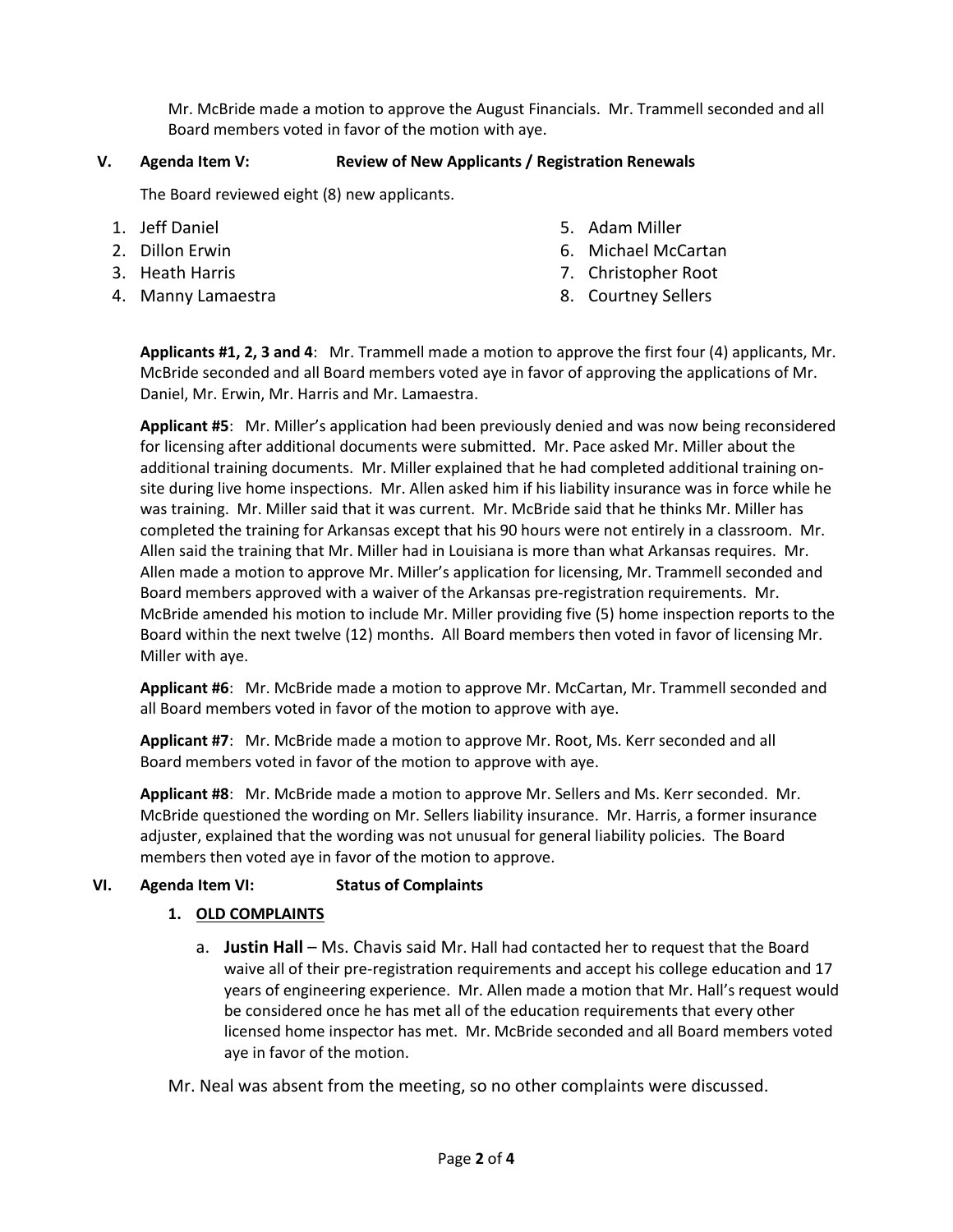## **VII. Agenda Item VII: Continuing Education/Pre-Registration Courses**

## **Continuing Education Courses**

### 1. **All American Association of Home Inspectors**

a. Advanced Exterior Inspections 8 Hrs

Mr. Allen made a motion to approve the CE course, Mr. McBride seconded and all Board members voted in favor of the motion with aye.

#### **VIII. Agenda Item VIII: New Business**

- 1. Website Updates Mr. Pace asked Ms. Chavis to contact Mr. Neal about getting someone to update the Board's website.
- 2. Mr. Allen spoke with the Board about an email concerning pest control that was being circulated among realtors.
- 3. The Board discussed an email sent by a home inspector to realtors concerning a Buy Back Program. The Board said there were no violations committed by the home inspector.
- 4. Mr. Allen and Mr. Smith met with someone in the statistics department at UALR about compiling data on home inspectors. They explained the types of information the Board wanted to extract from a database. The contacts at UALR said they would be able to create a database with that information and the Board would be able to track home inspector's progress in home inspection reports.

### **BREAK – 10:42 – 10:56**

- 5. Allocation of Funds Mr. Pace said the funds allocated for advertising could be used to hire someone to manage and maintain the Board's website since the website is used as a source of advertising. Mr. McBride made a motion to use the allocated funds to hire someone to maintain the website, Mr. Trammell seconded and all Board members voted aye in favor of the motion.
- 6. Conflicts of interest that can occur with dual license holders, i.e. HI license in addition to realtor's license or contractor's license. Ms. Chavis had drafted some sample letters that could be used to send to dual license holders. She asked the Board to review them and offer their input before she completes the final document. A dual license holder had sent an email to the Board requesting advice about his advertising logo and wording. Board members said this was a legal issue that would have to be discussed with his attorney since the Board cannot offer legal advice.
- 7. State required Cyber Security Insurance Ms. London told the Board about new Cyber Security Insurance that all state agencies will be required to have.
- 8. Apprenticeship Training Mr. McBride discussed what some neighboring states offer as part of their home inspector training. He said a letter could be included with the renewal forms detailing the Apprenticeship Program to see how many Home Inspectors would respond with the required interests and qualifications. Mr. Pace asked Mr. McBride to create the letter for the next Board meeting.